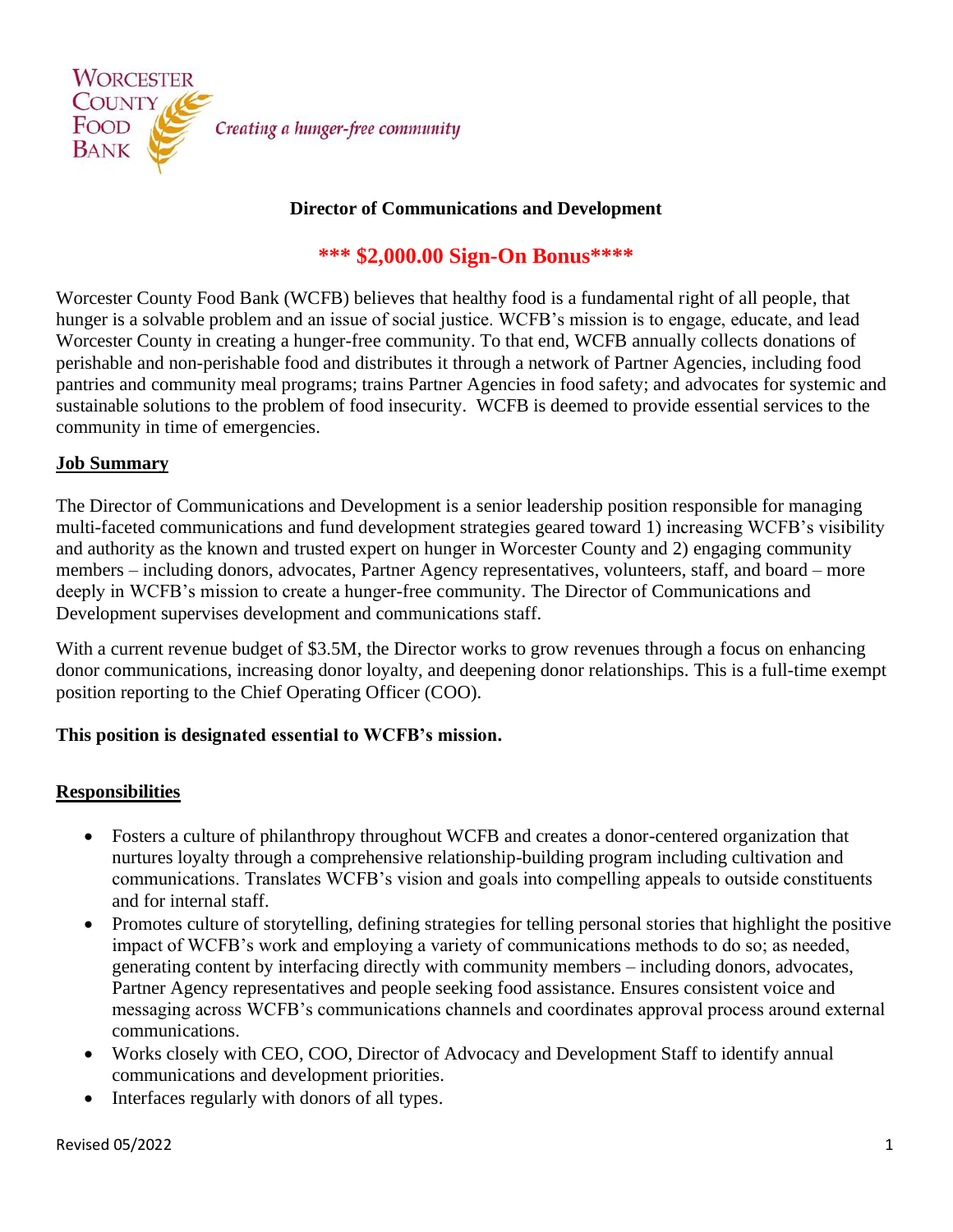- Coordinates with WCFB Staff, opportunities for donors to experience firsthand the impact of their gifts on WCFB's advocacy, Partner Agencies, and operations.
- Evaluates the effect of internal and external forces on WCFB's communications and fund development and recommends short- and long-term plans and programs that support WCFB's values, mission, and strategic plan.
- Keeps informed of developments in communications and philanthropy and applies best practices.
- In keeping with the body of knowledge and best/next practice, designs and assures implementation of cost-effective communications and fund development programs, employing economy while maintaining an acceptable level of quality and solid return on investment.
- Provides general oversight of all WCFB's communications and fund development activities including direct mail, newsletter, Impact Report, website and online giving, social media, grant applications and reporting and corporate partnerships. Manages the day-to-day operations of the team and monitors adequacy of strategies and tactics.
- Regularly collects, analyzes, and reports on key communications and development metrics.
- Prepares regular communications and development analyses and reports for the COO, CEO and Board of Directors.
- Engages and supports Board of Directors in donor relations through thank you calls, community events, etc. that support WCFB.
- Participates with WCFB Staff and Board of Directors in the formulation and implementation of budgets and strategic plan.
- Assures WCFB's needs around print and digital communications, PR and media relations and advertising are met. Coordinates content generation, design, and printing for major annual publications, interfacing with staff, board, vendors, and other community members.
- Other projects as assigned by the COO.

## **Qualifications**

- Combination of education and senior management experience in communications, marketing, and development in a nonprofit organization.
- Commitment to WCFB's mission and familiarity with advocacy.
- Commitment to prioritizing equity, diversity, and inclusion and integrating it throughout WCFB's communication and development strategies.
- Strong supervisory experience including building and managing teams.
- Knowledge and demonstrated experience in the nature and dimensions of communications and philanthropy, ethics, motivations for giving and volunteering, research and cultivation practices, standard fundraising techniques including face-to-face solicitation, proposal writing, and direct mail, and development office functions including gift processing, prospect and donor histories, and fundraising reporting.
- Commitment to a flexible work schedule to meet the organizational needs of WCFB and Communications and Development Department.
- Willingness to travel locally, regionally, and nationally as needed for meetings, conferences, etc.
- Practical and strategic systems thinker and problem-solver.
- The ideal candidate will have:
	- o Leadership ability and effective communication skills. Bilingual communication skills are recognized as an asset.
	- o Demonstrated success in managing and implementing comprehensive programs in communications and fund development that increase awareness, engagement, and philanthropic contributions.
	- o Budgeting and financial management skills.